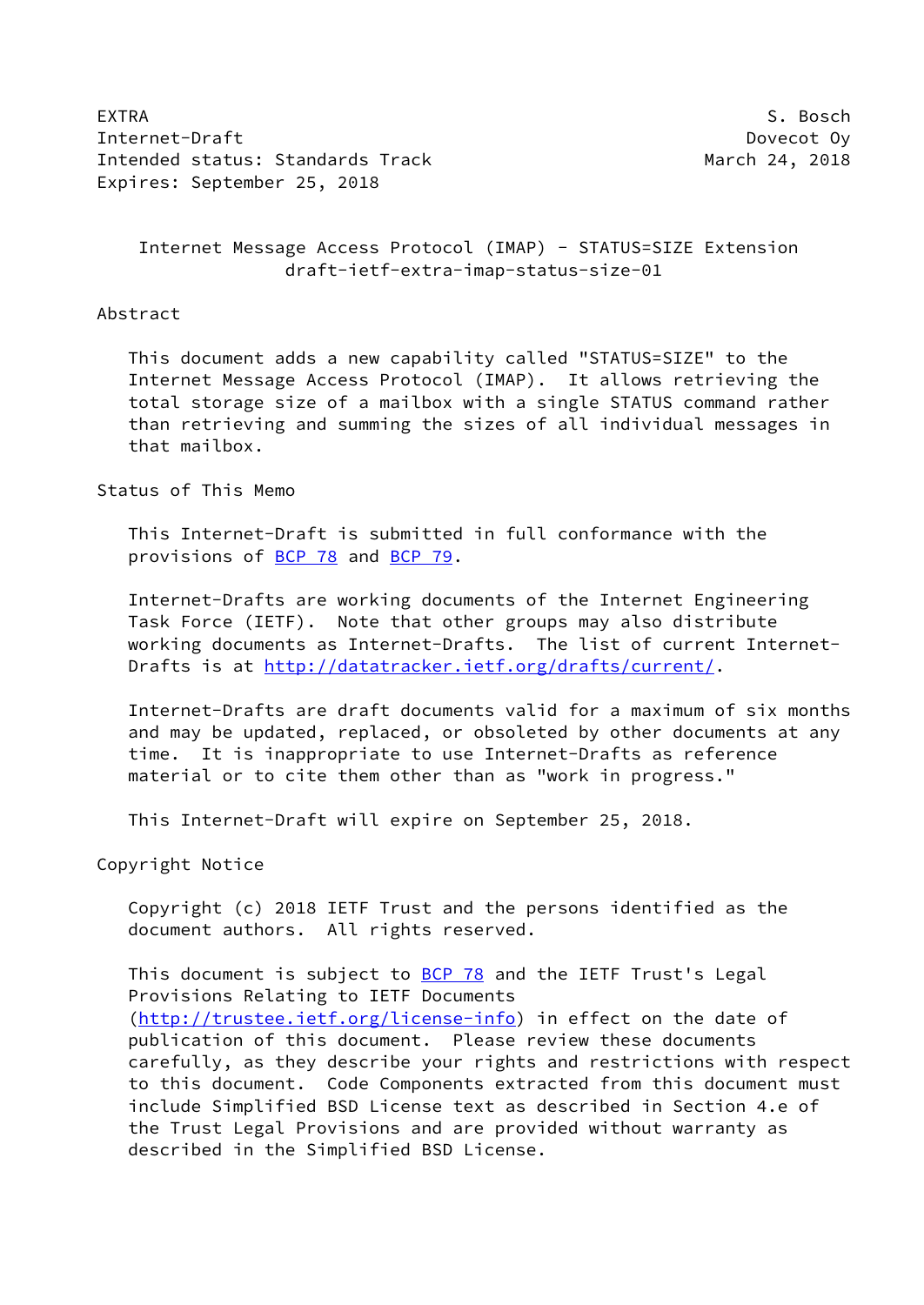<span id="page-1-1"></span>

| Internet-Draft | IMAP - STATUS=SIZE Extension |  | March 2018 |
|----------------|------------------------------|--|------------|
|----------------|------------------------------|--|------------|

### Table of Contents

| 2. Conventions Used in This Document 2      |  |
|---------------------------------------------|--|
| 3. STATUS Command and Response Extensions 3 |  |
|                                             |  |
|                                             |  |
|                                             |  |
|                                             |  |
|                                             |  |
| 8.1. Normative References 4                 |  |
| 8.2. Informative References<br>$-5$         |  |
|                                             |  |

# <span id="page-1-0"></span>[1](#page-1-0). Introduction

 This document extends Internet Message Access Protocol (IMAP) [\[IMAP4rev1](#page-4-5)] with a new capability called "STATUS=SIZE". To determine the total storage size of a mailbox, an IMAP client currently needs to retrieve all message sizes individually using the FETCH command with the [RFC822](https://datatracker.ietf.org/doc/pdf/rfc822).SIZE data item. The "STATUS=SIZE" capability provides a more efficient means to achieve this. It extends the STATUS command with a new "SIZE" data item, which indicates the total size of all messages in the target mailbox. This way, this information can be queried with just one STATUS command. When the "[LIST-STATUS](#page-4-6)" IMAP capability [LIST-STATUS] is also available, the SIZE data item can be queried for many mailboxes at once using just one LIST command.

 This capability is particularly useful for IMAP clients that do not cache the state of the message store, such as most webmail clients. Without the "STATUS=SIZE" capability, such clients need to fetch all message sizes from the server when the size of a mailbox needs to be determined, for example when the user requests detailed quota usage information. The "QUOTA" capability [\[QUOTA\]](#page-4-7) is no help in that scenario, since the provided QUOTAROOT command can only yield the "STORAGE" resource usage of a whole quota root, but not for a single mailbox within that root.

<span id="page-1-2"></span>[2](#page-1-2). Conventions Used in This Document

 In examples, "C:" indicates lines sent by a client that is connected to a server. "S:" indicates lines sent by the server to the client.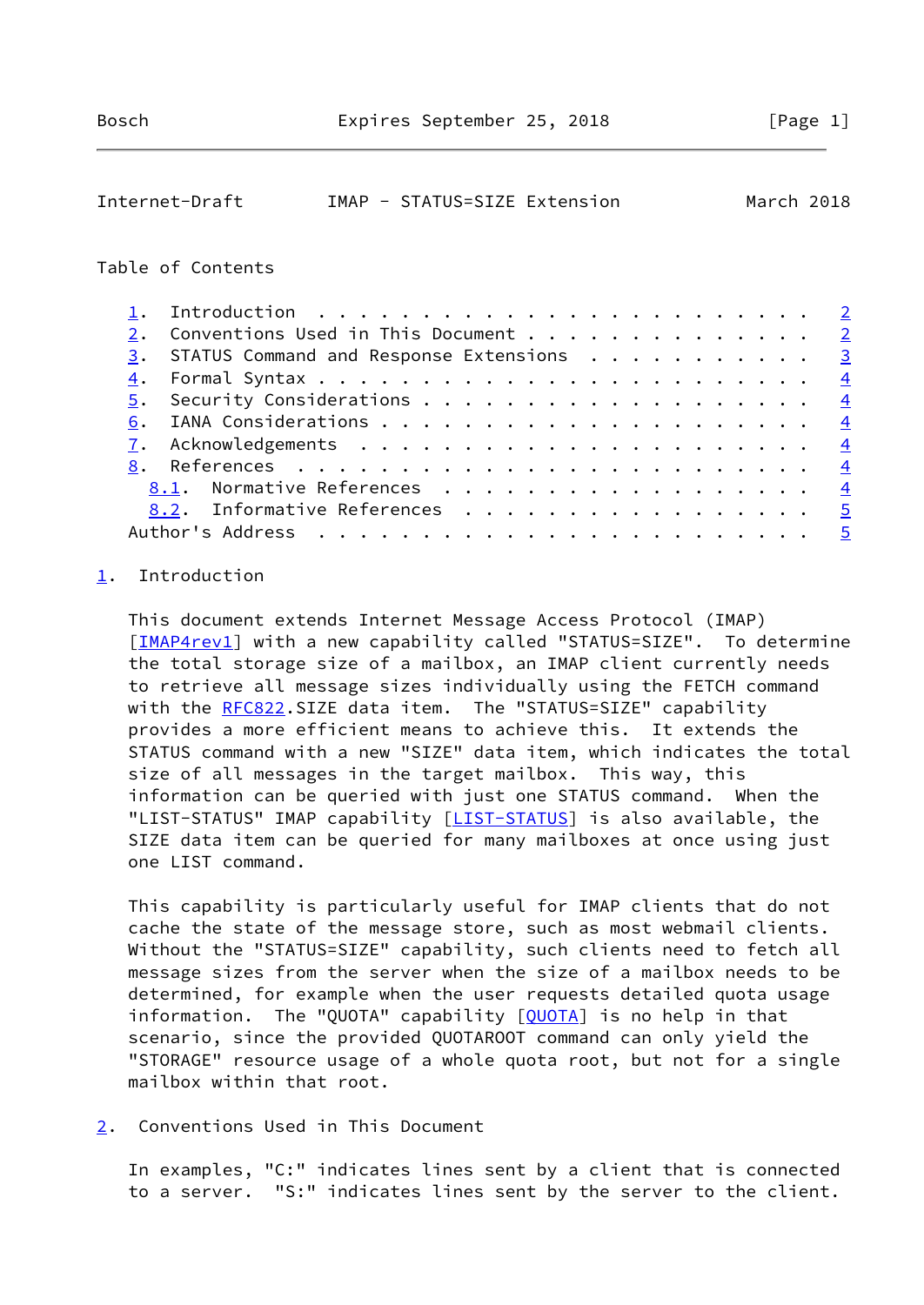The key words "MUST", "MUST NOT", "REQUIRED", "SHALL", "SHALL NOT", "SHOULD", "SHOULD NOT", "RECOMMENDED", "MAY", and "OPTIONAL" in this document are to be interpreted as described in [\[KEYWORDS](#page-4-8)].

| Bosch | Expires September 25, 2018 | [Page 2] |
|-------|----------------------------|----------|
|       |                            |          |

<span id="page-2-1"></span>Internet-Draft IMAP - STATUS=SIZE Extension March 2018

<span id="page-2-0"></span>[3](#page-2-0). STATUS Command and Response Extensions

 This extension defines one new status data item for the STATUS command and response:

### ST<sub>7</sub>F

 The total size of the mailbox in octets. This is not strictly required to be an exact value, but it MUST be equal to or greater than the sum of the values of the [RFC822](https://datatracker.ietf.org/doc/pdf/rfc822).SIZE FETCH message data item [\[IMAP4rev1](#page-4-5)] of all messages in the mailbox. When the "QUOTA" capability [[QUOTA\]](#page-4-7) is also supported, this value SHOULD be equal to the storage usage value used to enforce the "STORAGE" resource limit for this mailbox. This way, the client can directly infer the quota usage.

Example:

 C: A01 STATUS frop (MESSAGES SIZE UIDNEXT) S: \* STATUS frop (MESSAGES 8 SIZE 44421 UIDNEXT 242344) S: A01 OK STATUS completed

 The same information can be obtained by using the following commands, albeit less efficient:

 C: A02 SELECT "frop" S: \* FLAGS (\Answered \Flagged \Deleted \Seen \Draft) S: \* 8 EXISTS S: \* 1 RECENT S: \* OK [UNSEEN 7] First unseen. S: \* OK [UIDVALIDITY 1364851417] UIDs valid S: \* OK [UIDNEXT 242344] Predicted next UID S: \* OK [HIGHESTMODSEQ 3914] Highest S: A02 OK [READ-WRITE] Select completed. C: A03 FETCH 1:\* [\(RFC822](https://datatracker.ietf.org/doc/pdf/rfc822).SIZE) S: \* 1 FETCH [\(RFC822](https://datatracker.ietf.org/doc/pdf/rfc822).SIZE 3224) S: \* 2 FETCH [\(RFC822](https://datatracker.ietf.org/doc/pdf/rfc822).SIZE 1222)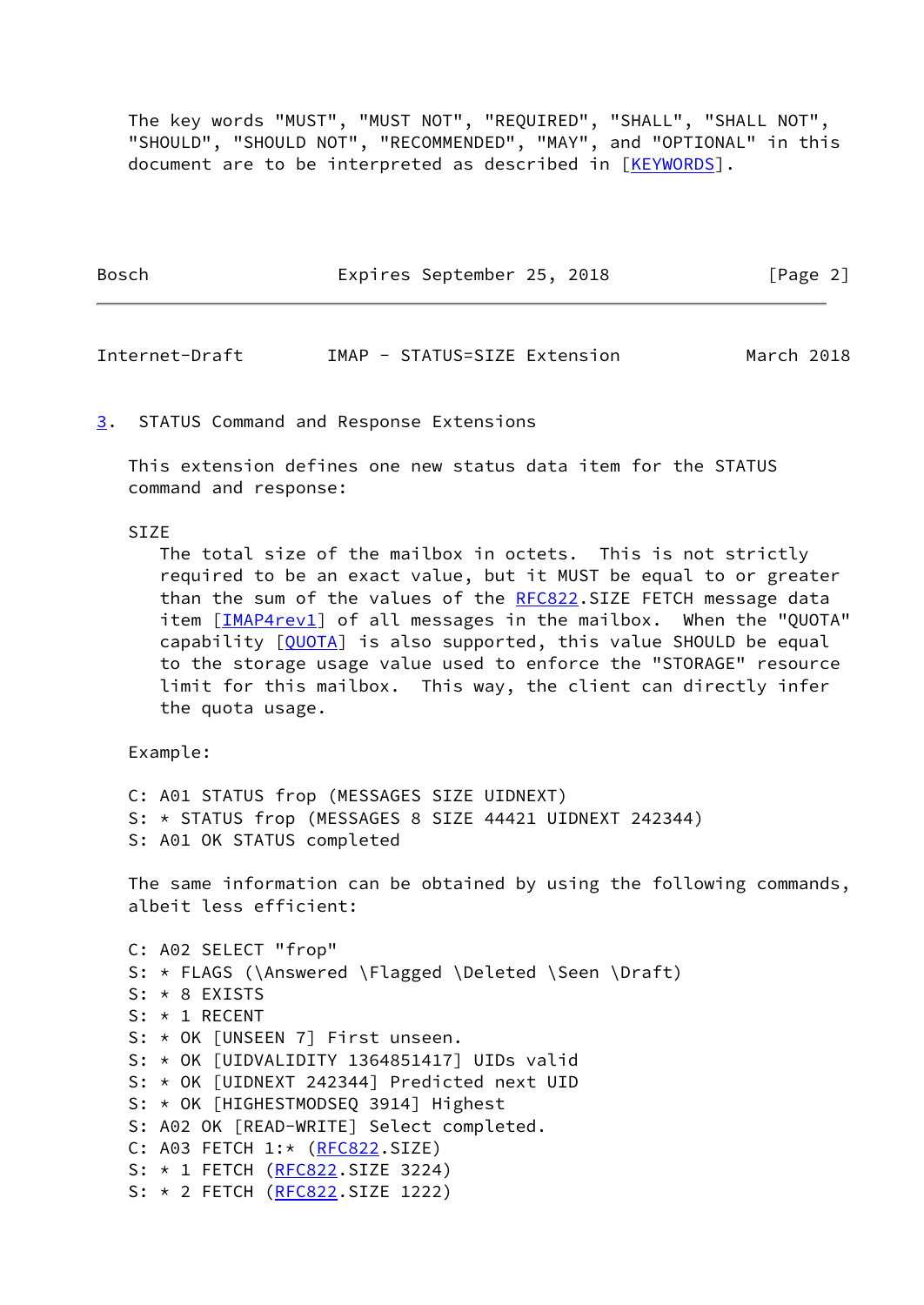S: \* 3 FETCH [\(RFC822](https://datatracker.ietf.org/doc/pdf/rfc822).SIZE 444) S: \* 4 FETCH [\(RFC822](https://datatracker.ietf.org/doc/pdf/rfc822).SIZE 4516) S: \* 5 FETCH [\(RFC822](https://datatracker.ietf.org/doc/pdf/rfc822).SIZE 544) S: \* 6 FETCH [\(RFC822](https://datatracker.ietf.org/doc/pdf/rfc822).SIZE 922) S: \* 7 FETCH [\(RFC822](https://datatracker.ietf.org/doc/pdf/rfc822).SIZE 31126) S: \* 8 FETCH [\(RFC822](https://datatracker.ietf.org/doc/pdf/rfc822).SIZE 2423) S: A03 OK Fetch completed.

When the LIST-STATUS IMAP capability [\[LIST-STATUS](#page-4-6)] is also available, the STATUS command can be combined with the LIST command to further improve efficiency. This way, the sizes of many mailboxes can be queried with just one LIST command.

<span id="page-3-1"></span>

| Bosch                                                  | Expires September 25, 2018                                                                                                                     | [Page 3]   |
|--------------------------------------------------------|------------------------------------------------------------------------------------------------------------------------------------------------|------------|
| Internet-Draft                                         | IMAP - STATUS=SIZE Extension                                                                                                                   | March 2018 |
| Example:                                               |                                                                                                                                                |            |
| $S: *$ LIST () "." "INBOX"<br>$S: * LIST() "." "frop"$ | C: A04 LIST "" % RETURN (STATUS (MESSAGES SIZE))<br>S: * STATUS "INBOX" (MESSAGES 17 SIZE 16234)<br>S: * STATUS "frop" (MESSAGES 8 SIZE 44421) |            |
| S: A04 OK List completed.                              |                                                                                                                                                |            |

<span id="page-3-0"></span>[4](#page-3-0). Formal Syntax

 The following syntax specification augments the grammar specified in [\[IMAP4rev1](#page-4-5)]. It uses the Augmented Backus-Naur Form (ABNF) notation as specified in [\[ABNF](#page-4-9)]. Elements not defined here are taken from [\[IMAP4rev1](#page-4-5)].

capability =/ "STATUS=SIZE"

status-att  $=$ / "SIZE"

<span id="page-3-2"></span>[5](#page-3-2). Security Considerations

 There are no known additional security issues with this extension beyond those described for the base protocol [\[IMAP4rev1\]](#page-4-5) and for the LIST-STATUS extension [[LIST-STATUS](#page-4-6)].

<span id="page-3-3"></span>[6](#page-3-3). IANA Considerations

The IANA is requested to add "STATUS=SIZE" to the "IMAP Capabilities"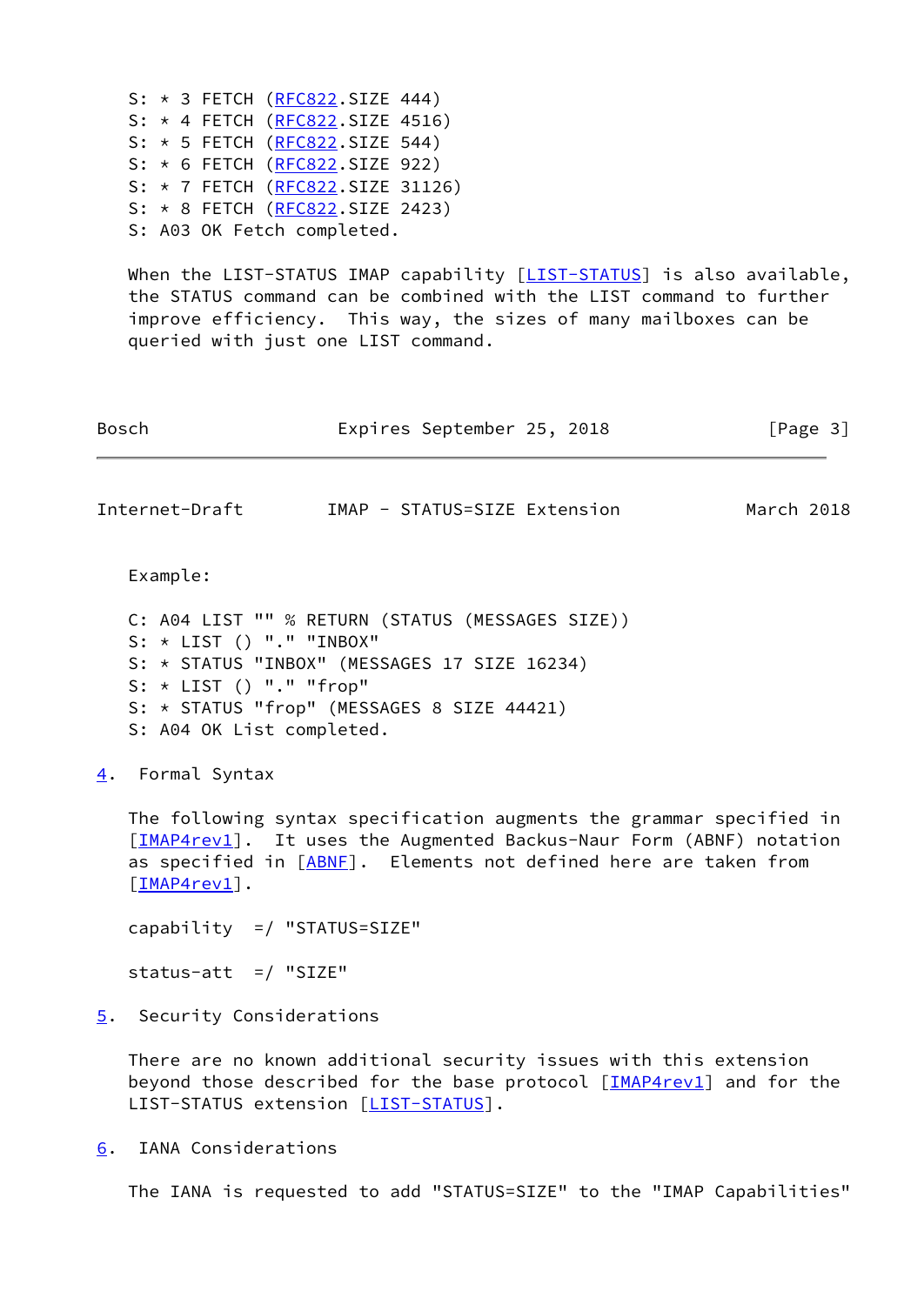registry located at [<http://www.iana.org/assignments/imap](http://www.iana.org/assignments/imap-capabilities) [capabilities](http://www.iana.org/assignments/imap-capabilities)>.

<span id="page-4-0"></span>[7](#page-4-0). Acknowledgements

 Thanks to Bron Gondwana, Alexey Melnikov, Stan Kalisch, and Michael Slusarz for reviews and suggestions.

<span id="page-4-1"></span>[8](#page-4-1). References

<span id="page-4-2"></span>[8.1](#page-4-2). Normative References

<span id="page-4-9"></span> [ABNF] Crocker, D. and P. Overell, "Augmented BNF for Syntax Specifications: ABNF", STD 68, [RFC 5234](https://datatracker.ietf.org/doc/pdf/rfc5234), January 2008.

<span id="page-4-5"></span>[IMAP4rev1]

 Crispin, M., "INTERNET MESSAGE ACCESS PROTOCOL - VERSION 4rev1", [RFC 3501,](https://datatracker.ietf.org/doc/pdf/rfc3501) March 2003.

| Bosch | Expires September 25, 2018 |  | [Page 4] |  |
|-------|----------------------------|--|----------|--|
|       |                            |  |          |  |

<span id="page-4-4"></span>Internet-Draft IMAP - STATUS=SIZE Extension March 2018

<span id="page-4-8"></span>[KEYWORDS]

 Bradner, S., "Key words for use in RFCs to Indicate Requirement Levels", [BCP 14](https://datatracker.ietf.org/doc/pdf/bcp14), [RFC 2119](https://datatracker.ietf.org/doc/pdf/rfc2119), March 1997.

<span id="page-4-6"></span>[LIST-STATUS]

 Melnikov, A. and T. Sirainen, "IMAP4 Extension for Returning STATUS Information in Extended LIST", [RFC 5819,](https://datatracker.ietf.org/doc/pdf/rfc5819) March 2010.

<span id="page-4-3"></span>[8.2](#page-4-3). Informative References

<span id="page-4-7"></span>[QUOTA] Myers, J., "IMAP4 QUOTA extension", [RFC 2087,](https://datatracker.ietf.org/doc/pdf/rfc2087) January 1997.

Author's Address

 Stephan Bosch Dovecot Oy Lars Sonckin Kaari 10 Espoo 02600 Finland